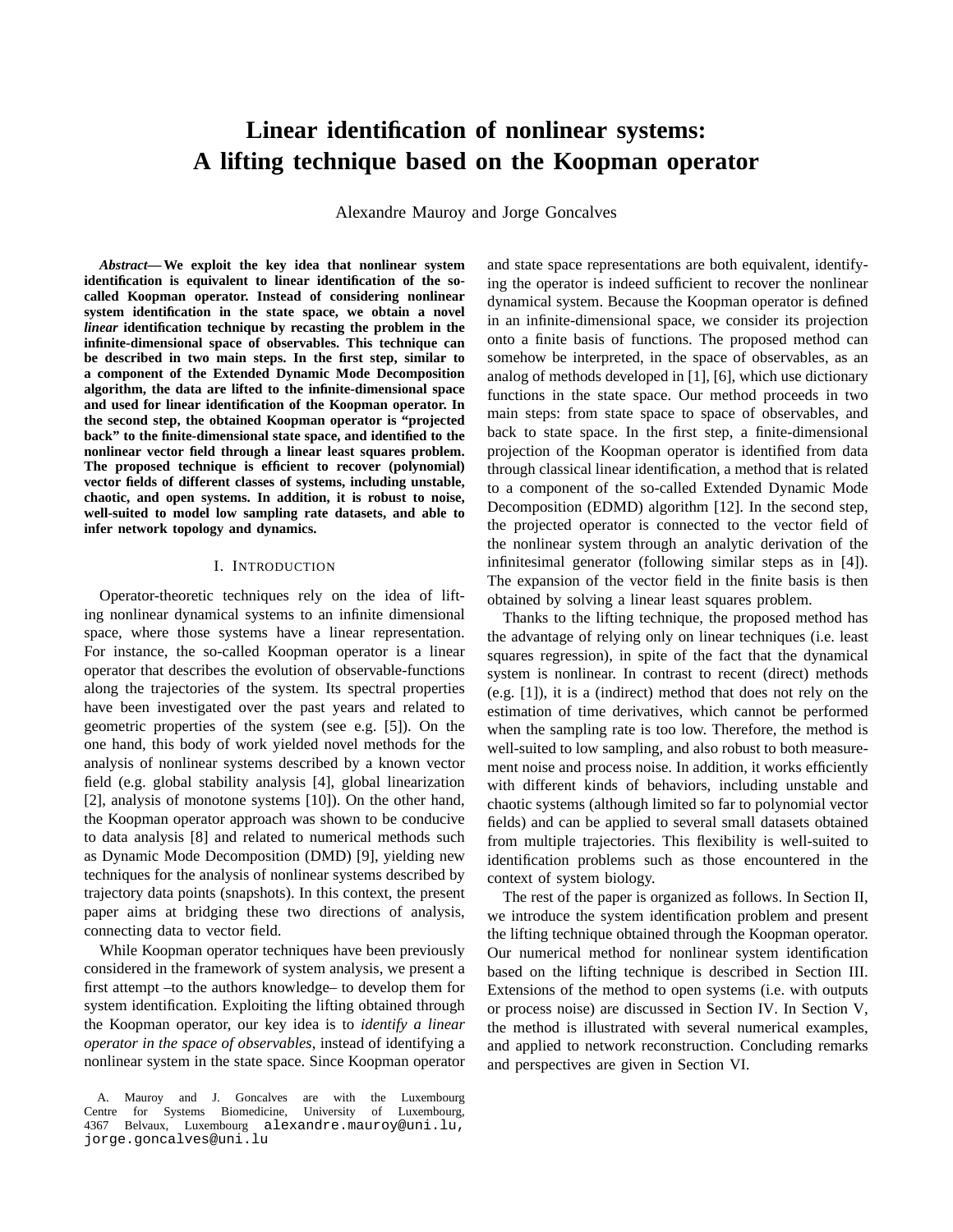# II. KOOPMAN OPERATOR TECHNIQUE FOR SYSTEM IDENTIFICATION

# *A. Problem statement*

Consider a (unknown) dynamical system

$$
\dot{\mathbf{x}} = \mathbf{F}(\mathbf{x}), \quad \mathbf{x} \in \mathbb{R}^n \tag{1}
$$

with a vector field  $F(x)$  that is assumed to be polynomial. We denote by  $\varphi : \mathbb{R}^+ \times \mathbb{R}^n \to \mathbb{R}^n$  the flow induced by the system, i.e.  $t \mapsto \varphi^t(\mathbf{x_0}) = \varphi(t, \mathbf{x_0})$  is a solution of (1) associated with the initial condition  $x_0$ .

We address the problem of identifying the vector field **F** given K snapshot pairs  $(x_k, y_k) \in \mathbb{R}^{n \times 2}$ . The data points are such that  $y_k = \varphi^{T_s}(\mathbf{x}_k)(1 + \mathbf{v}_k)$ , where each component of the measurement noise  $v_k$  is a Gaussian random variable with zero mean and standard deviation  $\sigma_{meas}$ . The sampling period  $T_s$  is assumed to be identical for all pairs  $(x_k, y_k)$ . Note that the data points  $x_k$  and  $y_k$ can belong to different trajectories. Stochastic systems with process noise and systems with inputs will also be considered in Section IV.

# *B. Lifting technique using the Koopman operator*

The system (1) is described by its flow  $\varphi^t$  in the state space  $\mathbb{R}^n$ . Alternatively, the system can be lifted to an infinitedimensional space F of observable-functions  $f : \mathbb{R}^n \to \mathbb{R}$ . In this space, it is described by the semigroup of Koopman operators  $U^t : \mathcal{F} \to \mathcal{F}, t \geq 0$ , which governs the evolution of the observables along the trajectories:

$$
U^t f = f \circ \varphi^t \quad \forall f \in \mathcal{F} \,.
$$
 (2)

This lifting technique is of interest since it leads to a linear (but infinite-dimensional) representation of the system. Even if the system (1) is nonlinear, the operator is always linear since we have

$$
U^{t}(a_{1}f_{1}+a_{2}f_{2})=a_{1}f_{1}\circ\varphi^{t}+a_{2}f_{2}\circ\varphi^{t}=a_{1}U^{t}f_{1}+a_{2}U^{t}f_{2}.
$$

In addition, there is a bijective relationship between the Koopman operator and its associated system. We denote by  $L = \lim_{t\to 0} (U^t - I)/t$  the infinitesimal generator of the Koopman semigroup, which also satisfies

$$
U^t = e^{Lt} = \sum_{k=0}^{\infty} \frac{t^k}{k!} L^k.
$$
 (3)

Provided that the vector field  $\bf{F}$  is continuously differentiable, it can be shown that

$$
L = \mathbf{F} \cdot \nabla, \tag{4}
$$

where  $\nabla$  denotes the gradient (see e.g. [3]). This implies that there is a one-to-one correspondence between the Koopman operator and the vector field.

This paper exploits the equivalence between the two descriptions of the system, proposing to identify the linear Koopman operator in the space of observables. Figure 1 illustrates the two main steps of the method. In the first step, data are lifted to the space of observables, providing the evolution of observables (at some points in the state space). Then classical linear identification is used to obtain an approximation of the Koopman operator (in a finite-dimensional subspace of  $F$ ). This corresponds to a component of the so-called Extended Dynamic Mode Decomposition (EDMD) algorithm [12]. In the second step, the vector field  $\bf{F}$  is obtained through the equalities (3) and (4).



Fig. 1. Classical nonlinear system identification is performed directly in the state space. In contrast, the proposed Koopman operator identification technique consists of two steps: (1) lifting of the data and linear identification of the Koopman operator; (2) identification of the vector field using (3) and (4).

#### III. NUMERICAL METHOD

This section describes the numerical scheme derived from the Koopman operator identification method. Lifting of the data and identification of the operator (step 1) are explained in the first subsection. Identification of the vector field (step 2) is described in the second subsection.

Conceptually, the method works in the infinitedimensional space  $F$  of observables. But to be numerically tractable, it is developed on a finite-dimensional subspace  $\mathcal{F}_N$  which is spanned by a basis of N linearly independent functions  $\{p_k\}_{k=1}^N$ . In our case, we will choose a basis of monomials with total degree less or equal to  $m$ :

$$
p_k(\mathbf{x}) \in \{x_1^{s_1} \cdots x_n^{s_n} | (s_1, \ldots, s_n) \in \mathbb{N}^n, s_1 + \cdots + s_n \leq m\}.
$$

This choice is motivated by the fact that the vector field is assumed to be polynomial. Other bases of functions (e.g. Fourier basis, radial basis functions) could be considered to generalize the method. For practical purposes, the sequence of monomials should be characterized by some order (e.g. lexicographic order, weight order). The number of functions in the basis is equal to  $N = (n+m)!/(n! m!)$ . We denote by  $\mathbf{p}(\mathbf{x}) = (p_1(\mathbf{x}), \dots, p_N(\mathbf{x}))^T$  the vector of basis monomials.

The Koopman operator  $U^t$  can be projected onto the subspace  $\mathcal{F}_N$  and represented by a matrix  $\overline{U}$ . Considering

$$
f(\mathbf{x}) = \mathbf{a}^T \mathbf{p}(\mathbf{x}) \in \mathcal{F}_N \tag{5}
$$

and

$$
\mathbb{P}U^t f(\mathbf{x}) = \mathbf{b}^T \mathbf{p}(\mathbf{x}) \in \mathcal{F}_N
$$
 (6)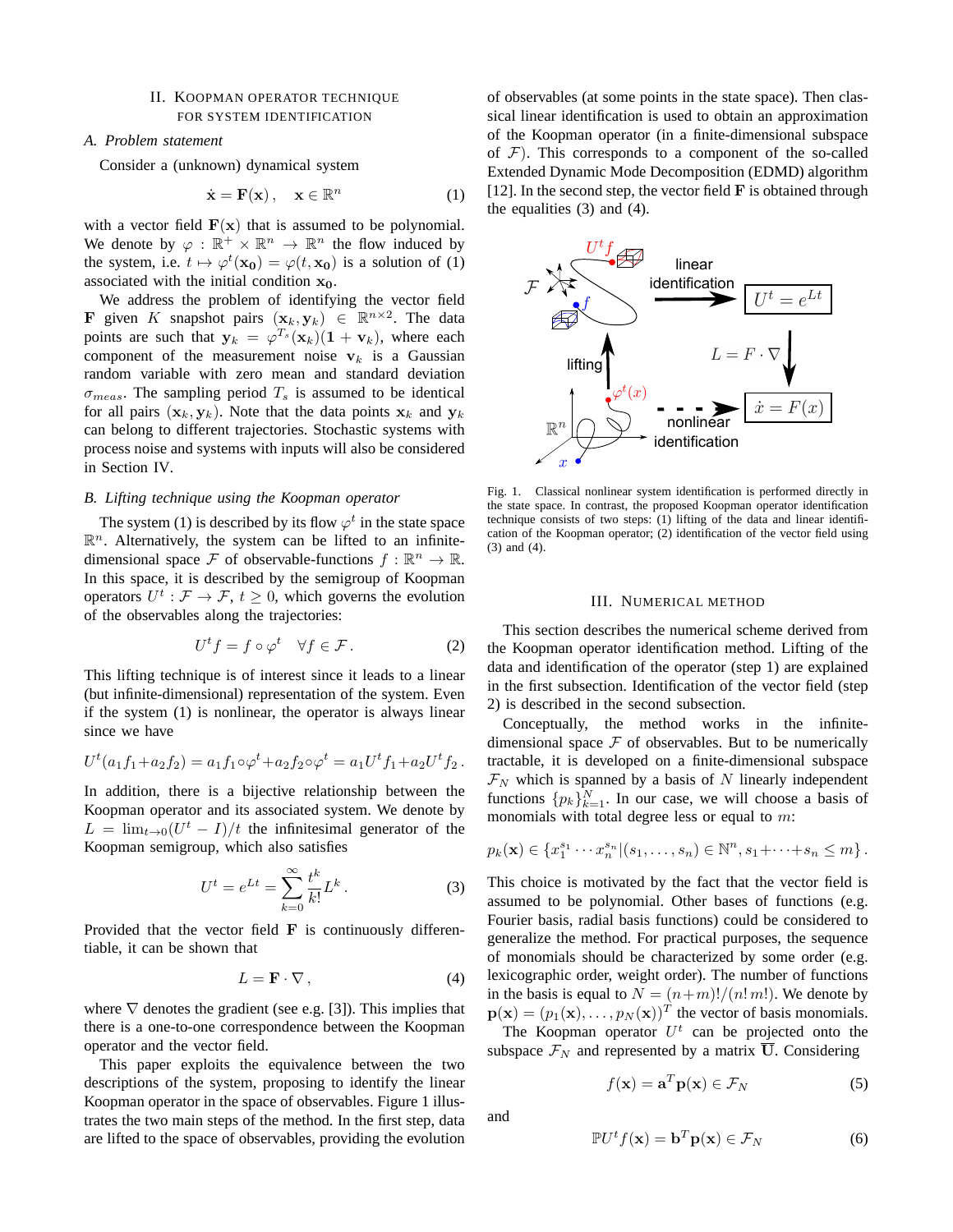where  $\mathbb{P}: \mathcal{F} \to \mathcal{F}_N$  is a projection operator, we have

$$
\overline{\mathbf{U}}\,\mathbf{a}=\mathbf{b}\,,\qquad\overline{\mathbf{U}}\in\mathbb{R}^{N\times N}\,.\tag{7}
$$

The matrix  $\overline{U}$  provides a (approximate) finite-dimensional linear representation of the nonlinear system. This representation is not obtained through local linearization techniques and is valid globally in the state space. In the numerical scheme described below, we compute  $\overline{U}$  from data (step 1), and then connect the obtained matrix to the vector field of the nonlinear system (step 2).

# *A. Step 1: Lifting of the data and Koopman operator identification*

We now describe the method used to compute the matrix  $\overline{\mathbf{U}}$  given snapshot pairs  $\{(\mathbf{x}_k, \mathbf{y}_k)\}_{k=1}^K$ , which corresponds to a component of the EDMD algorithm (see [12] for more details).

For each snapshot pair  $(\mathbf{x}_k, \mathbf{y}_k) \in \mathbb{R}^{n \times 2}$ , we construct the new pair  $(p(x_k), p(y_k)) \in \mathbb{R}^{N \times 2}$ . The data are somehow lifted to (a subspace of) the space of observables and provide snapshots of trajectories of particular observables (i.e. the basis functions). Provided that the measurement noise  $v_k$  is small, we have  $y_k \approx \varphi^{T_s}(\mathbf{x}_k)$ . It follows from (2) and (5) that

$$
\mathbb{P}U^{T_s}f(\mathbf{x}_k) = \mathbf{a}^T \mathbb{P}U^{T_s}\mathbf{p}(\mathbf{x_k}) \approx \mathbf{a}^T \mathbb{P}\mathbf{p}(\mathbf{y_k})
$$

and from (6) and (7) that

$$
\mathbb{P}U^{T_s}f(\mathbf{x}_k) = \mathbf{a}^T\overline{\mathbf{U}}^T\mathbf{p}(\mathbf{x}_k),
$$

so that

$$
\mathbf{p}(\mathbf{x}_k)^T \overline{\mathbf{U}} \approx \mathbb{P} \mathbf{p}(\mathbf{y}_k)^T
$$
 (8)

where  $\overline{U}$  denotes here the matrix representation of  $\mathbb{P}U^{T_s}$ . The last equality implies that the jth column  $c_i$  of  $\overline{U}$  is so that  $\mathbf{c}_j^T \mathbf{p} \approx \mathbb{P} U^{T_s} p_j$ . If the projection  $\mathbb P$  is chosen so that it yields the least squares fit at the points  $x_k$ ,  $k = 1, \ldots, K$ (i.e. finite-dimensional Galerkin projection), the matrix  $\overline{U}$  is given by the least squares solution

$$
\overline{\mathbf{U}} = (\mathbf{P}_{\mathbf{x}})^{\dagger} \mathbf{P}_{\mathbf{y}} \tag{9}
$$

with the  $K \times N$  matrices

$$
\mathbf{P}_{\mathbf{x}} = \begin{pmatrix} \mathbf{p}(\mathbf{x}_1)^T \\ \vdots \\ \mathbf{p}(\mathbf{x}_K)^T \end{pmatrix} \qquad \mathbf{P}_{\mathbf{y}} = \begin{pmatrix} \mathbf{p}(\mathbf{y}_1)^T \\ \vdots \\ \mathbf{p}(\mathbf{y}_K)^T \end{pmatrix} \tag{10}
$$

and where  $P^{\dagger}$  denotes the pseudoinverse of P.

# *B. Step 2: Identification of the vector field*

We assume that the polynomial vector field  $\mathbf{F}$  =  $(F_1, \ldots, F_n)^T$  is of total degree less or equal to  $m_F$ , so that we can write

$$
F_j(\mathbf{x}) = \sum_{k=1}^{N_F} w_k^j p_k(\mathbf{x}) \qquad j = 1, \dots, n \tag{11}
$$

where  $N_F = (m_F + n)!/(m_F! n!)$  is the number of monomials  $p_k$  of total degree less or equal to  $m_F$ . The identification problem is therefore reduced to identifying  $nN_F$  coefficients  $w_k^j$ .

*1) Derivation of the Koopman infinitesimal generator:* Our goal is to derive the matrix  $\overline{L}$  which represents the projection of the infinitesimal generator (4) on the basis of monomials  $p_k$ , and show that this is a function of the unknown coefficients  $w_k^j$  of the vector field. Consider the linear operators

$$
L_k^j = p_k \frac{\partial}{\partial x_j}, \quad j = 1, \dots, n, \quad k = 1, \dots, N_F.
$$

It is clear that the operators  $L_k^j$  map polynomials of total degree less or equal to  $m_1$  to polynomials of total degree less or equal to  $m_2 = m_1 + m_F - 1$ . Denote by  $\mathbf{p}^m(\mathbf{x})$  the vector of monomials of total degree less or equal to m. The projection of  $L_k^j$  on the basis of monomials is represented by the matrix  $\overline{\mathbf{L}}_k^j \in \mathbb{R}^{N_2 \times N_1}$ , with  $N_1 = \frac{m_1 + n}{N_1 + n}$  $N_2 = (m_2 + n)!/(m_2!n!)$ , which is so that

$$
L_k^j f(\mathbf{x}) = (\overline{\mathbf{L}}_k^j \mathbf{a})^T \mathbf{p}^{m_2}(\mathbf{x})
$$
 (12)

for all  $f(\mathbf{x}) = \mathbf{a}^T \mathbf{p}^{m_1}(\mathbf{x})$ . We have also  $L_k^j \mathbf{p}^{m_1}(\mathbf{x}) =$  $(\overline{\mathbf{L}}_k^j$  $k^j$ )<sup>T</sup> **p**<sup>*m*<sub>2</sub></sup>(**x**), which implies that the *l*th column of  $\overline{\mathbf{L}}_k^j$  $\frac{J}{k}$  corresponds to the expansion of  $L_k^j p_l$  in the basis of monomials  $\mathbf{p}^{m_2}$ . Defining an index function  $\Psi = (\psi_1(k), \dots, \psi_n(k))$ that encodes the order of the monomials in the vector p, i.e.  $p_k(\mathbf{x}) = x_1^{\psi_1(k)} \cdots x_n^{\psi_n(k)}$ , we have

$$
L_k^j p_l = \psi_j(l) p_{\Psi^{-1}(\Psi(k) + \Psi(l) - \mathbf{e}_j)}
$$

where  $e_j \in \mathbb{R}^n$  is the *j*th unit vector. It follows that the entries of  $\overline{\mathbf{L}}_k^j$  $\frac{1}{k}$  are given by

$$
\left[\overline{\mathbf{L}}_k^j\right]_{il} = \begin{cases} \psi_j(l) & \text{if } \Psi(i) = \Psi(k) + \Psi(l) - \mathbf{e}_j, \\ 0 & \text{otherwise.} \end{cases}
$$
 (13)

Note that the matrices  $\overline{\mathbf{L}}_k^j$  $\frac{1}{k}$  can also be obtained by multiplying a multiplication matrix and a differentiation matrix (see [4] for more details). Finally it follows from (4) and (11) that

$$
L = \sum_{j=1}^{n} \sum_{k=1}^{N_F} w_k^j L_k^j
$$
 (14)

and the matrix  $\overline{\mathbf{L}} \in \mathbb{R}^{N_2 \times N_1}$  given by

$$
\overline{\mathbf{L}} = \sum_{j=1}^{n} \sum_{k=1}^{N_F} w_k^j \, \overline{\mathbf{L}}_k^j \tag{15}
$$

represents the projection of the Koopman infinitesimal generator on the basis of monomials  $p_k$ .

2) Computation of the vector field: The coefficients  $w_k^j$  of the vector field are finally computed by using the relationship between  $\overline{U}$  (obtained from data in (9)) and  $\overline{L}$  (which depends on  $w_k^j$  in (15)).

It can be shown easily (using (3)) that, if  $\overline{U}$  and  $\overline{L}$ represent the projection of  $U^t$  and  $L$ , respectively, then  $\overline{\mathbf{U}} = e^{\mathbf{L}t}$ . This property and (9) imply that we can obtain an estimation of  $\overline{L}$  from data:

$$
\overline{\mathbf{L}}_{data} = \frac{1}{T_s} \log((\mathbf{P_x})^{\dagger} \mathbf{P_y}) \in \mathbb{R}^{N \times N} . \tag{16}
$$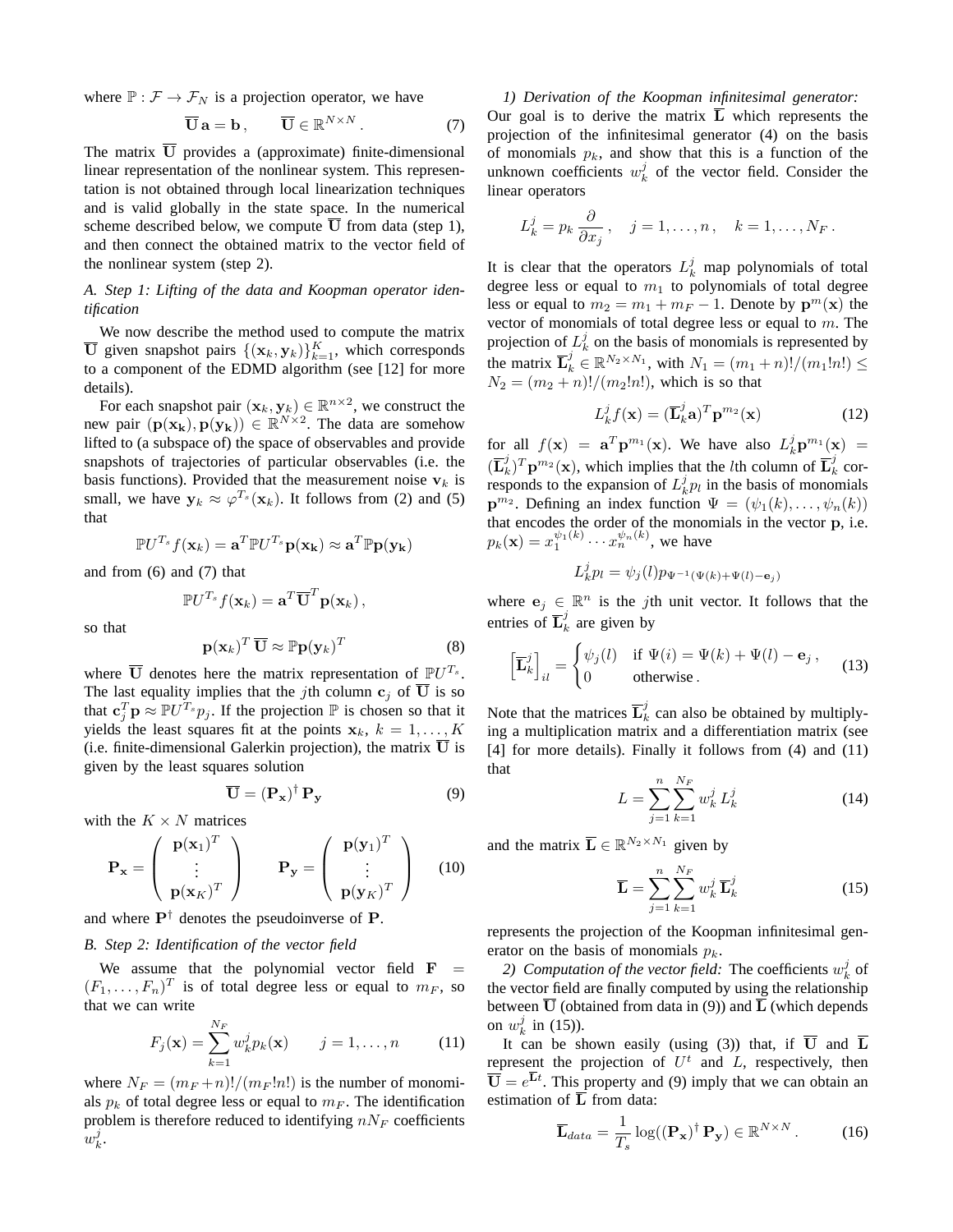The function log denotes the (principal) matrix logarithm.

*Remark 1 (Matrix logarithm):* The real eigenvalues of  $\overline{U} = (P_x)^{\dagger} P_y$  shall not be negative, so that the principal logarithm exists and is real. However, numerical simulations show that  $\overline{U}$  can have negative real eigenvalues when the number of data points is too small. In this case, there exists no real matrix  $\log(\overline{U})$  and the method might fail.

When the Koopman infinitesimal generator admits complex eigenvalues, the sampling period  $T_s$  must be sufficiently small so that the eigenvalues of  $T_s\overline{\mathbf{L}}$  lie in the strip  $\{z \in \mathbb{C} : |\Im\{z\}| < \pi\}.$  If this condition is not satisfied,  $\log(\exp(T_s\overline{\mathbf{L}})) \neq T_s\overline{\mathbf{L}}$  and the accuracy of the method is altered. This issue is discussed with more details in [13].  $\diamond$ 

Using (15), we obtain the equality

$$
\overline{\mathbf{L}} = \sum_{j=1}^{n} \sum_{k=1}^{N_F} w_k^j \, \overline{\mathbf{L}}_k^j = \hat{\overline{\mathbf{L}}}_{data} \tag{17}
$$

where  $\mathbf{\overline{L}}_{data}$  is the  $N_2 \times N_1$  matrix constructed with the  $N_1$ columns and  $N_2$  rows of  $\overline{\mathbf{L}}_{data}$  associated with monomials of total degree less or equal to  $m_1$  and  $m_2$ , respectively (note that we will typically choose  $N = N_2 \ge N_1$  for the size of  $\overline{U}$ and  $\overline{\mathbf{L}}_{data}$ ). By disregarding the  $N_2-N_1$  remaining columns of  $\overline{\mathbf{L}}_{data}$ , we only consider monomials that are mapped by L onto the span of basis monomials (of total degree less or equal to  $m_2$ ), for which the finite Galerkin projection (i.e. the identity in this case) is exact.

The matrix equality (17) corresponds to a linear set of equations (with  $nN_F$  unknowns  $w_k^j$ ) that is overdetermined. Its least squares solution yields an approximation of the coefficients  $w_k^j$ :

$$
\begin{pmatrix} w_1^1 \\ \vdots \\ w_{N_F}^n \end{pmatrix} = \begin{pmatrix} | & & | \\ \mathbf{vec}(\overline{\mathbf{L}}_1^1) & \dots & \mathbf{vec}(\overline{\mathbf{L}}_{N_F}^n) \end{pmatrix}^\dagger \mathbf{vec}(\hat{\overline{\mathbf{L}}}_{data})
$$
(18)

where vec stands for the vectorization of the matrix. Note that more advanced techniques could be used to solve (17), for instance promoting sparsity of the vector of unknowns  $w_k^j$  by adding a  $L^1$ -norm penalty term to (17), see e.g. the LASSO method [11]. We leave this for future research.

*Remark 2:* Each entry of the matrix  $\overline{L}$  yields an equality in (18). However, if a given entry of  $\overline{\mathbf{L}}_k^j$  $\frac{J}{k}$  is zero for all j and  $k$ , then the corresponding entry of  $\overline{L}$  does not depend on the coefficients  $w_k^j$  and the related equality in (18) can be disregarded. In particular, when  $m_1 = 1$ , the number of effective equalities is equal to  $nN_F$  and the problem is not overdetermined. Moreover, (17) can be solved directly in this case since each coefficient  $w_k^j$  is equal to an entry of  $\overline{L}$ .  $\diamond$ 

*Remark 3:* The identification problem could also be performed at the level of the Koopman semigroup. However solving the equality  $\overline{U} = e^{LT_s}$  (with a square matrix  $\overline{L}$ ) amounts to solving a (nonconvex) nonlinear least squares problem. Numerical simulations suggest that better results are obtained by solving (17).  $\Diamond$ 

#### IV. EXTENSIONS TO OPEN SYSTEMS

In this section, we show that the proposed method is wellsuited to identify open systems that are driven by a known input or by a white noise (i.e. process noise).

# *A. Systems with inputs*

Consider an open dynamical system of the form

$$
\dot{\mathbf{x}} = \mathbf{F}(\mathbf{x}, \mathbf{u}(t)) \tag{19}
$$

with  $\mathbf{x} \in \mathbb{R}^n$  and with the input  $u \in \mathcal{U} : \mathbb{R}^+ \to \mathbb{R}^p$ . We define the associated flow  $\varphi : \mathbb{R}^+ \times \mathbb{R}^n \times U$  so that  $t \mapsto \varphi(t, \mathbf{x}, \mathbf{u}(\cdot))$  is a solution of (19) with the initial condition x and the input  $\mathbf{u}(\cdot)$ . Following the generalization proposed in [7] for discrete-time dynamical systems, we consider observables  $f : \mathbb{R}^n \times \mathbb{R}^p \to \mathbb{R}$  and define the semigroup of Koopman operators

$$
U^t f(\mathbf{x}, \mathbf{u}) = f(\varphi^t(\mathbf{x}, \mathbf{u}(\cdot) = \mathbf{u}), \mathbf{u})
$$

where  $u(\cdot) = u$  is a constant input. In this case, u can be considered as additional state variables and the above operator is the classical Koopman operator for the augmented system  $\dot{\mathbf{x}} = \mathbf{F}(\mathbf{x}, \mathbf{u})$ ,  $\dot{\mathbf{u}} = \mathbf{0}$ . In particular, the infinitesimal generator is still given by (4).

It follows that the method proposed in Sections III-A and III-B can be used if the input can be considered as constant between two snapshots (zero-order hold assumption), or equivalently if the sampling rate is high enough. The matrix  $\overline{\mathbf{U}}$  is obtained with snapshot pairs  $([\mathbf{x}_k, \mathbf{u}_k], [\mathbf{y}_k, \mathbf{u}_k]) \in$  $\mathbb{R}^{(n+p)\times 2}$  and the rest of the procedure follows on similar lines with the augmented state space  $\mathbb{R}^{n+p}$ . The efficiency of the identification method in the case of systems with inputs is shown in Section V-B.

# *B. Process noise*

We have considered so far only measurement noise. We will show that the proposed method is also robust to process noise. Consider a system described by the stochastic differential equation

$$
\dot{x}_k = F_k(\mathbf{x}) + \eta_k(t) \tag{20}
$$

where  $\eta_k(t)$  is a white noise that satisfies  $\mathbb{E}[\eta_k(s)\eta_i(t)] =$  $\sigma_{proc}^2 \delta_{kj} \delta(t-s)$  (where E denotes the expectation). We define the flow  $\varphi : \mathbb{R}^+ \times \mathbb{R}^n \times \Omega$ , where  $\Omega$  is the probability space, such that  $t \mapsto \varphi(t, \mathbf{x}, \omega)$  is a solution of (20). In this case, the semigroup of Koopman operators is defined by (see e.g. [5])

$$
U^t f(\mathbf{x}) = \mathbb{E}[f(\varphi(t, \mathbf{x}, \omega))]
$$

and its infinitesimal generator is given by

$$
Lf = \mathbf{F} \cdot \nabla f + \frac{\sigma_{proc}^2}{2} \Delta f
$$

where  $\Delta = \sum_{k} \partial^2 / \partial x_k^2$  denotes the Laplacian operator that accounts for diffusion. Note that the infinitesimal generator is related to the so-called Kolmogorov backward equation.

Now we can show that the numerical scheme of the proposed identification method does not need to be adapted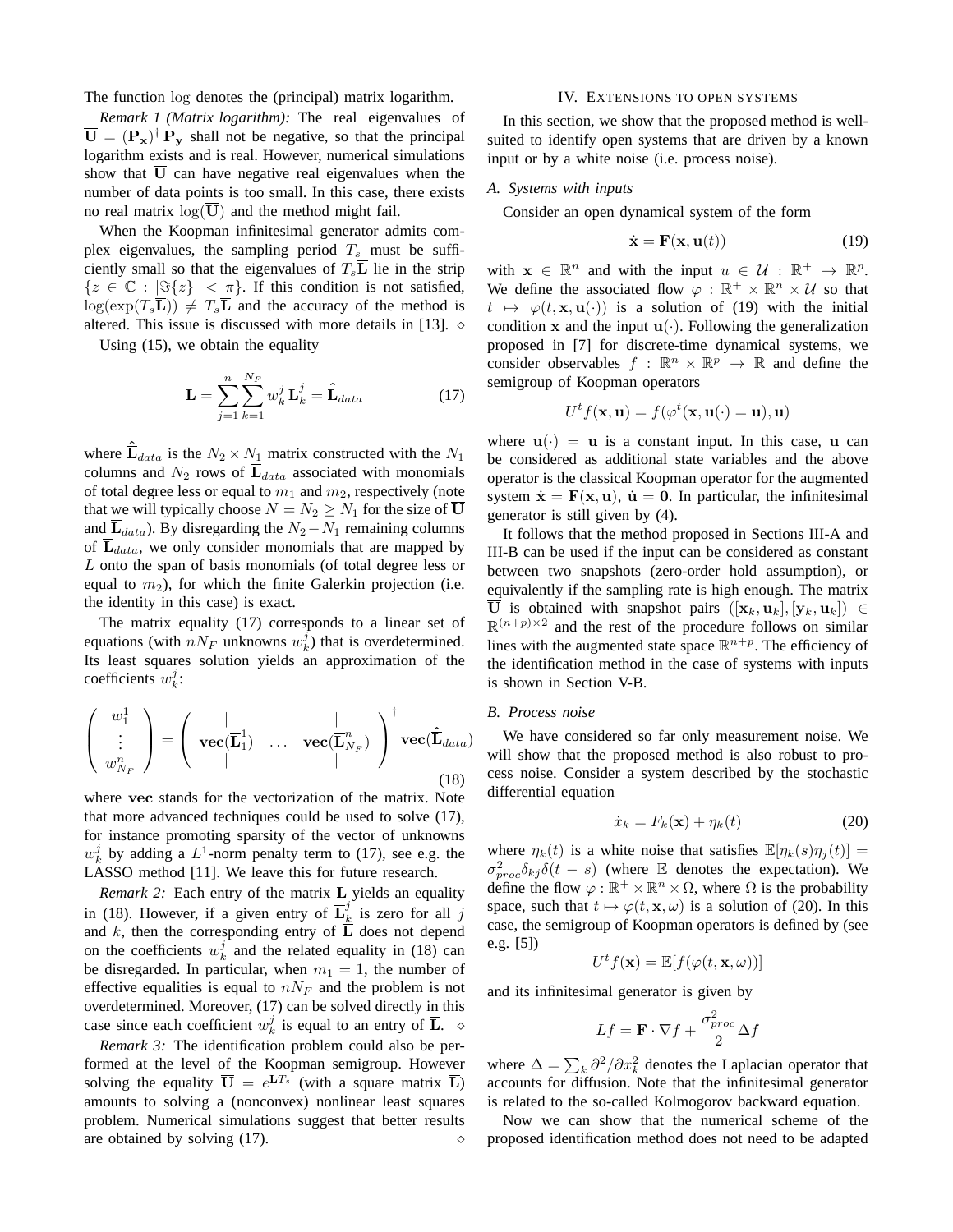to take account of process noise. As explained in [12], the first step of the method (Section III-A) is still valid for identifying the matrix  $\overline{U}$ . In the second step (Section III-B), the procedure is the same, except that one has to consider the Laplacian operator whose projection on the basis of monomials is represented by a matrix  $\overline{\mathbf{D}} \in \mathbb{R}^{N_2 \times N_1}$ . The equality (17) is then replaced by

$$
\sum_{j=1}^{n}\sum_{k=1}^{N_{F}}w_{k}^{j}\,\overline{\mathbf{L}}_{k}^{j}+\frac{\sigma^{2}}{2}\overline{\mathbf{D}}=\hat{\overline{\mathbf{L}}}_{data}
$$

where  $\sigma$  is an additional unknown. While the operators  $L_k^j$ map monomials of total degree  $m$  to monomials of total degree greater or equal to  $m-1$ , the Laplacian operator maps monomials of total degree  $m$  to monomials of total degree  $m-2$ . Therefore all nonzero entries of  $\overline{D}$  correspond to zero entries of  $\overline{\mathbf{L}}_k^j$  $\psi_k$ , so that the addition of the diffusion term only modifies entries of  $\overline{L}$  which are zero—and do not depend on  $w_k^j$ —when there is no process noise. In other words, the diffusion term does not affect the equalities on  $w_k^j$ , whose solution is still given by (18). In Section V-B, an example illustrates the robustness of the method against process noise.

# V. NUMERICAL EXAMPLES

In this section, we illustrate our numerical method with several examples. We show that the method is efficient to recover the vector field of different kinds of systems, including unstable, chaotic, and open systems. The method is also applied to network reconstruction.

For all the simulations, we consider measurement noise with standard deviation  $\sigma_{meas} = 0.01$ . We also choose the parameters  $m_1 = 1$  and  $m_F = 3$ , so that  $m_2 = m_1 + m_F$  –  $1 = 3.$ 

# *A. Periodic, unstable, and chaotic systems*

We first consider three systems that exhibit different kinds of behavior.

*a) Van der Pol oscillator:* The dynamics are given by

$$
\begin{array}{rcl}\n\dot{x}_1 &=& x_2 \\
\dot{x}_2 &=& (1-x_1^2)x_2 - x_2\n\end{array}
$$

and possess a stable limit cycle. The data are obtained by taking 3 snapshots at  $t \in \{0, 0.5, 1\}$  (sampling period  $T_s =$ 0.5) for 10 trajectories with initial conditions on  $[-1, 1]^2$ .

*b) Unstable equilibrium:* The dynamics are given by

$$
\dot{x}_1 = 3x_1 + 0.5x_2 - x_1x_2 + x_2^2 + 2x_1^3
$$
  

$$
\dot{x}_2 = 0.5x_1 + 4x_2
$$

and are characterized by an unstable equilibrium at the origin. The data are obtained by taking 2 snapshots at  $t \in \{0, 0.1\}$  (sampling period  $T_s = 0.1$ ) for 20 trajectories with initial conditions on  $[-1, 1]^2$ .

*c) Chaotic Lorenz system:* The dynamics are given by

$$
\dot{x}_1 = 10(x_2 - x_1)
$$
  
\n
$$
\dot{x}_2 = x_1(28 - x_3) - x_2
$$
  
\n
$$
\dot{x}_3 = x_1x_2 - 8/3x_3
$$

and exhibit a chaotic behavior. The data are obtained by taking 31 snapshots over [0, 1] (sampling period  $T_s = 0.033$ ) for 10 trajectories with initial conditions on  $[-20, 20]^3$ .

For each model, we identify the coefficient  $w_k^j$  of the vector field and compute the root mean square error

$$
\text{RMSE} = \sqrt{\frac{1}{nN_F} \sum_{j=1}^{n} \sum_{k=1}^{N_F} \left( (w_k^j)_{estim} - (w_k^j)_{exact} \right)^2}.
$$

where  $(w_k^j)_{estim}$  and  $(w_k^j)_{exact}$  are the estimated and exact values of the coefficients  $w_k^j$ . In order to compare the results obtained with different systems, we also compute the normalized RMSE: NRMSE = RMSE/ $\overline{w}$  where  $\overline{w}$  is the average value of the nonzero coefficients  $|(w_k^j)_{exact}|$ . The RMSE and NRMSE averaged over 10 experiments are given in Table I. The results show that the method performs well, even in the case of unstable and chaotic systems (for which the NRMSE is slightly larger). Note that the accuracy increases with the number of data points (which is low here) but a comprehensive study of this effect is beyond the scope of this paper.

|                         | <b>RMSE</b> | <b>NRMSE</b> |
|-------------------------|-------------|--------------|
| a) Van der Pol          | 0.035       | 0.035        |
| b) Unstable equilibrium | 0.157       | 0.092        |
| c) Chaotic Lorenz       | 0.569       | 0.074        |

TABLE I

(NORMALIZED) ROOT MEAN SQUARED ERROR OVER 10 SIMULATIONS.

#### *B. Input and process noise*

We consider the forced Duffing system

$$
\dot{x}_1 = x_2 \tag{21}
$$

$$
\dot{x}_2 = x_1 - x_1^3 - 0.2x_2 + 0.2x_1^2 u \tag{22}
$$

where u is the input. With  $u(t) = \cos(t)$ , we obtain 51 snapshots over [0, 10] (sampling period  $T_s = 0.2$ ) for 5 trajectories with initial conditions on  $[-1, 1]^2$ . Our identification method provides a good estimation of the vector field (including the forcing term  $0.2 x_1^2 u$ ). The RMSE computed over all coefficients (including those related to the forcing term) and averaged over 10 simulations is equal to 0.025.

We now consider the effect of process noise and replace the forcing term in (21) by a strong white noise with  $\sigma_{\text{proc}} = 1$  (note that we still add measurement noise with  $\sigma_{meas}$  = 0.01). Data points are obtained as previously, but for 10 trajectories computed with the Euler-Maruyama scheme. The method is robust against process noise, and recovers the vector field with a RMSE (averaged over 10 simulations) equal to 0.078.